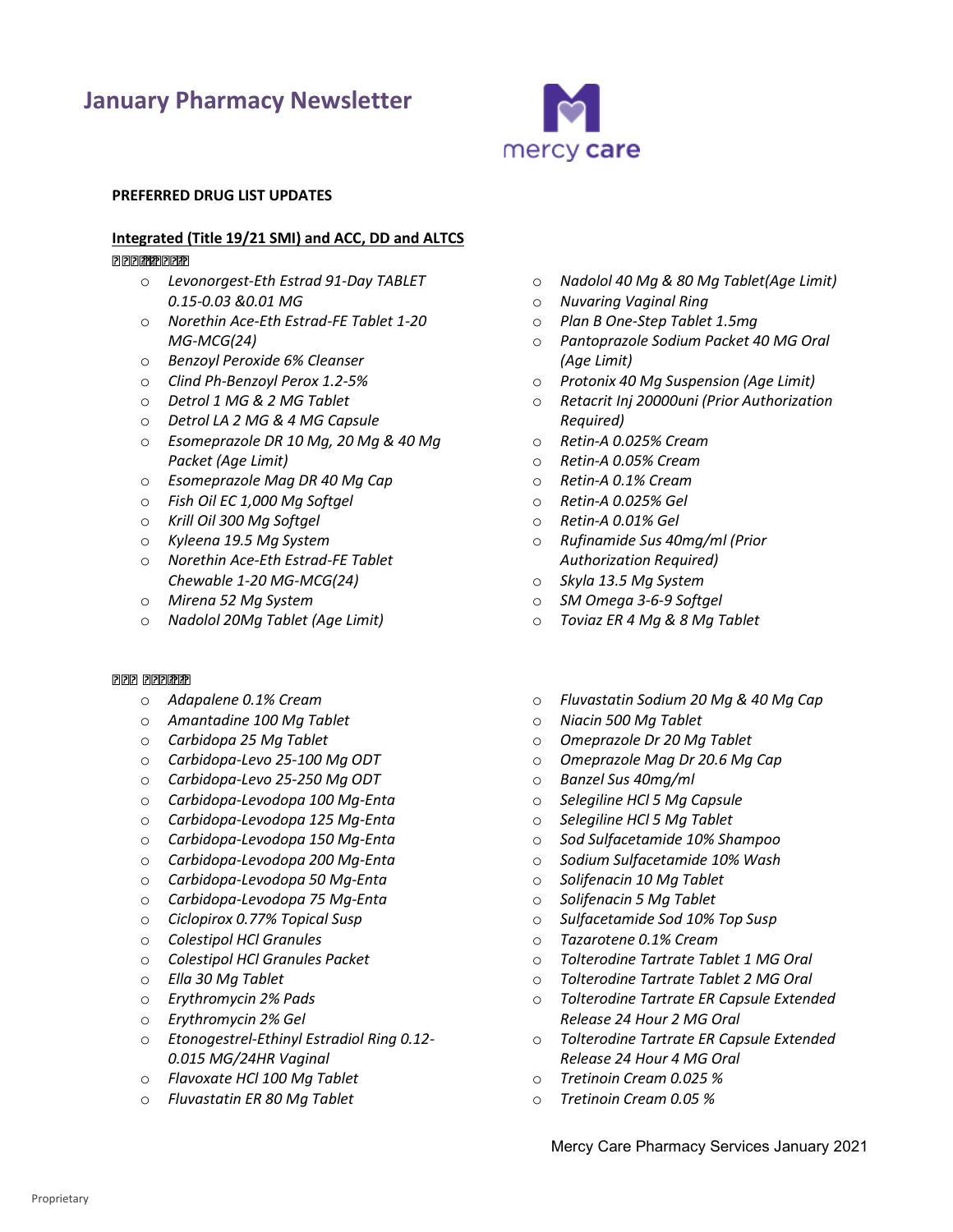- o *Tretinoin Cream 0.1 %*
- o *Tretinoin Gel 0.01 %*
- o *Tretinoin Gel 0.025 %*
- o *Trospium Chloride 20 Mg Tablet*

#### *Other Updates*

- o *Detrol 1 Mg & 2 Mg Tablet (Removed Step Therapy)*
- o *Detrol LA 2 Mg & 4 Mg Capsule (Removed Step Therapy)*
- o *Ezetimibe 10 Mg Tablet (Removed Step Therapy)*
- *(Removed Prior Authorization, Added Age*  o *Lansoprazole ODT 15 Mg & 30 MgTablet Limit)*
- o *Montelukast Sod 4 Mg Granules (Updated Age Limit)*
- o *Retin-A 0.01% Gel (Removed Step Therapy)*

### **Behavioral Health (Title 19/21 Non-SMI & Non-Title 19/21)**

#### *Additions:*

- o *Fish Oil EC 1,000 Mg Softgel*
- o *Krill Oil 300 Mg Softgel*
- o *SM Omega 3-6-9 Softgel*
- o *Trospium Chloride ER 60 Mg Cap*
- o *Verapamil ER PM 100 Mg, 200 Mg & 300 Mg Capsule*
- o *Retin-A 0.025% Cream (Removed Step Therapy)*
- o *Retin-A 0.025% Gel (Removed Step Therapy)*
- o *Retin-A 0.05% Cream (Removed Step Therapy)*
- o *Retin-A 0.1% Cream (Removed Step Therapy)*
- o *Rosuvastatin Calcium 5 Mg, 10 Mg, 20 Mg & 40 Mg Tab (Removed Step Therapy)*
- *(Removed Prior Authorization)*  o *Sevelamer Carbonate 800 Mg Tab*

#### *Removals:*

- o *Amantadine 100 Mg Tablet*
- o *Selegiline HCl 5 Mg Capsule*
- o *Selegiline HCl 5 Mg Tablet*
- \*\* Drugs that are not on the formulary may be available via PA (prior authorization) \*\*
- • For the complete preferred drug lists, please refer to the Mercy Care websites below
	- o RBHA:<https://www.mercycareaz.org/providers/rbha-forproviders/pharmacy>
		- [Behavioral Health Preferred Drug List:](https://www.mercycareaz.org/assets/pdf/rbha-members/pharmacy/Formulary%20PDLs/8822_MCY_RBHA_FORMULARY_2020.pdf) For members who qualify under Title 19/21 Non-SMI (CMDP, DES/DDD, or ACC Opt-Out) or as Non-Title 19/21 determined to have a serious mental illness (SMI), or Non-Title 19/21 children with a serious emotional disturbance (SED), Mercy Care RBHA fills only behavioral health medications.
		- **[Integrated Preferred Drug List:](https://www.mercycareaz.org/assets/pdf/rbha-members/pharmacy/Formulary%20PDLs/8805-8822_MCY_FORMULARY_2020.pdf) For Title 19/21 SMI members, Mercy Care RBHA fills** physical health and behavioral health medications.
		- [Crisis Medication List:](https://www.mercycareaz.org/assets/pdf/rbha-members/pharmacy/Formulary%20PDLs/Mercy%20Care%20Crisis%20Medication%20List_2020.pdf) For adults or children who are Non-Title 19/21 and Non-SMI who present in crisis at any of the facility-based psychiatric urgent care centers, detox facilities and/or access point in Maricopa County. The medications on this list will help stabilize an individual in crisis and bridge them to a follow-up outpatient appointment.
	- o ACC, DD and ALTCS:<https://www.mercycareaz.org/providers/completecare-forproviders/pharmacy>